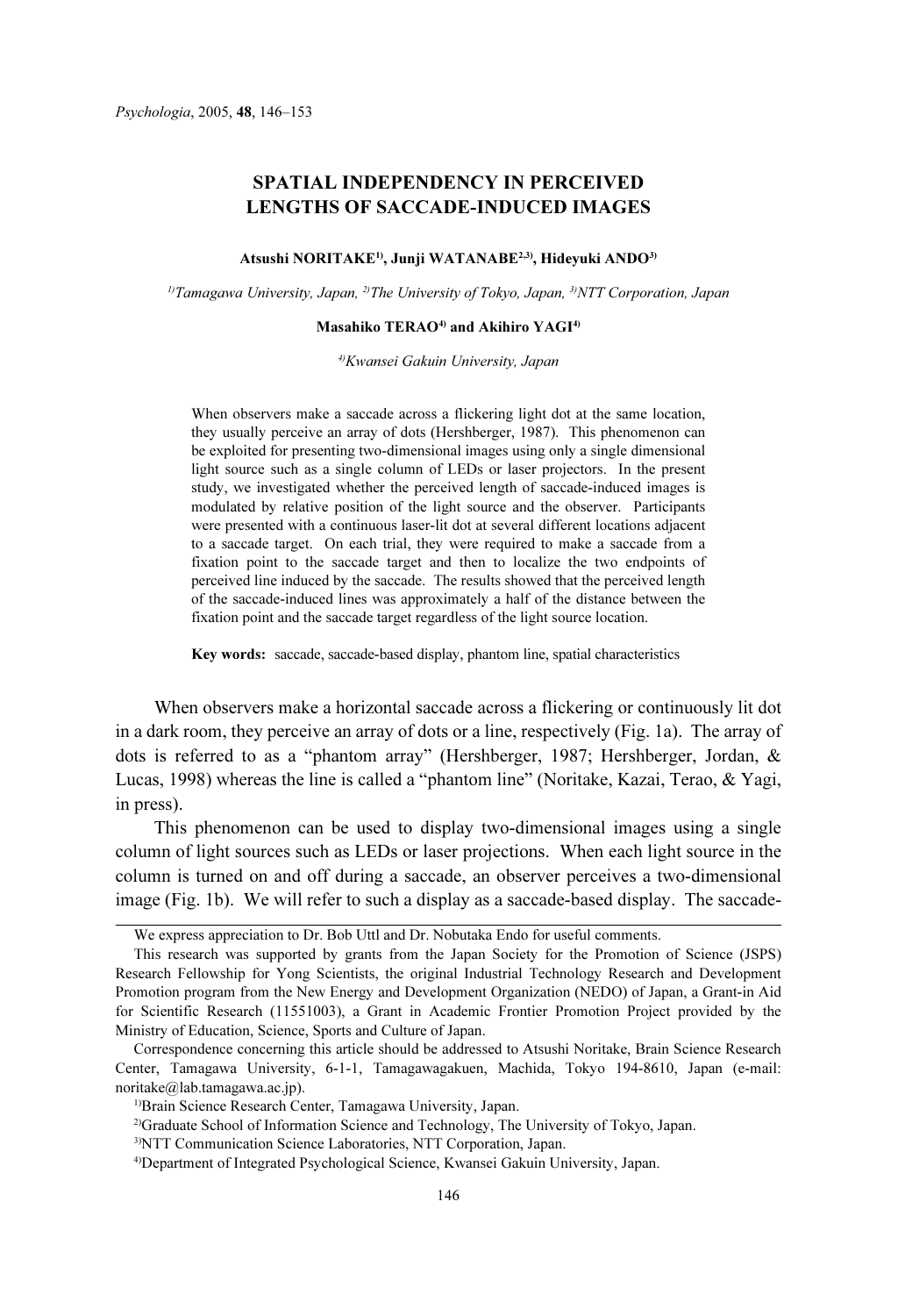

Fig. 1. a) Perception of the phantom array or the phantom line. When observers make a horizontally rightward saccade across a flickering dot or a continuously lit dot, they perceive a phantom array or a phantom line, respectively. The filled or open circle indicates that the light is turned on or off, respectively. The dashed line from the eye indicates the direction of the gaze. b) Schema of the perceived images by a saccade-based display. The lights are turned on and off during a saccade, and the images are induced by an observer's saccade.

based display can be employed in advertising because the presentation of the twodimensional images using this method is likely to attract attention of a casual observer. In addition, the saccade-based displays tend to be cheaper, require less energy, and occupy less space than full two-dimensional displays such as CRT. This type of display can also be used as a communication tool in the fields of art and entertainment industry.

To fully exploit possible applications of the saccade-based displays, it is necessary to understand basic characteristics of such displays, for example, whether the perceived size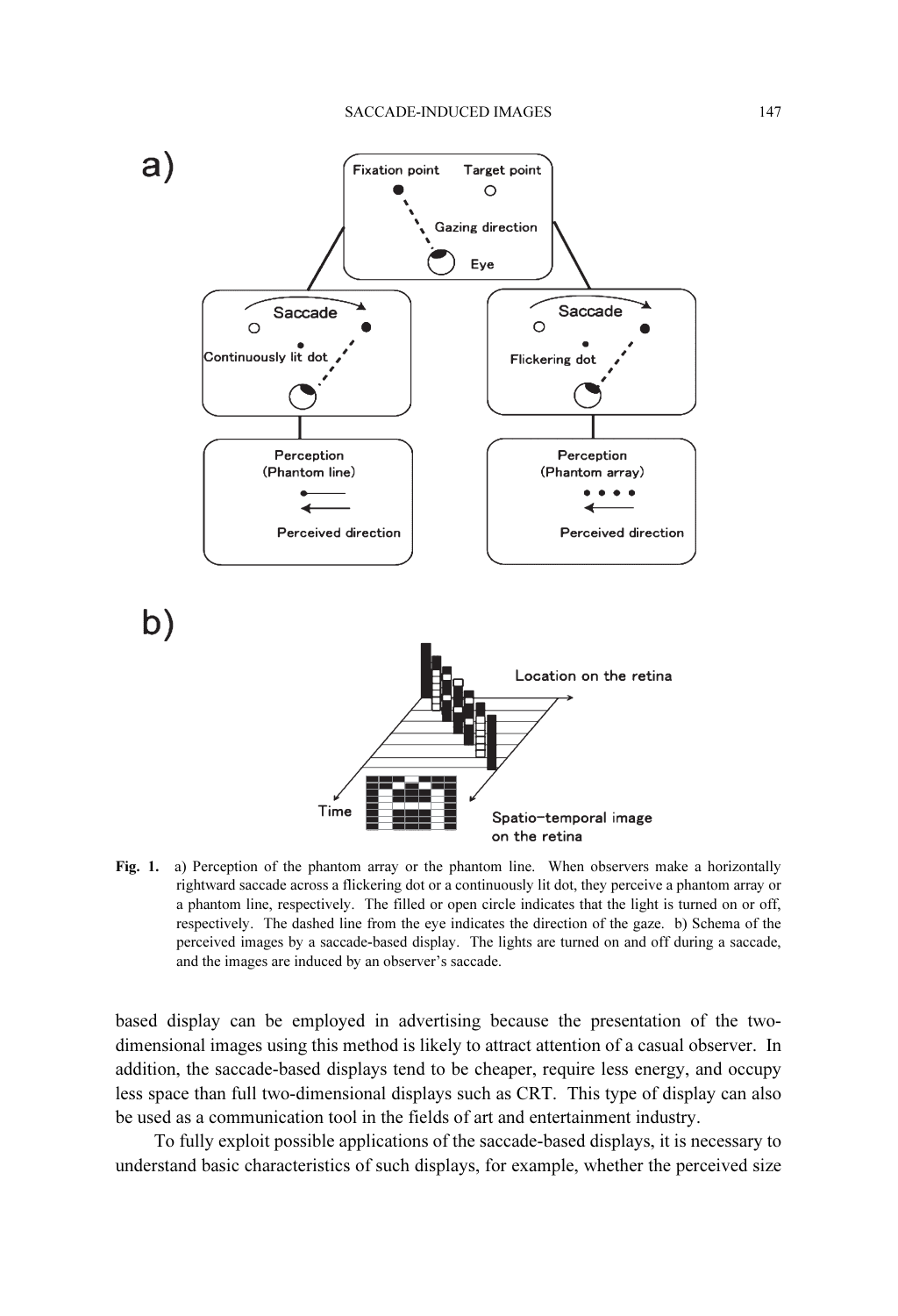of saccade-based images depends on the location of the display relative to the trajectory of the saccade. The previous research has already revealed some of the basic characteristics of such displays. Hershberger and his colleagues (Hershberger, 1987; Hershberger, et al., 1998; Jordan & Hershberger, 1994) presented a flickering light located between a fixation point and a saccade target and found that the length of the phantom array was approximately half as long as the actual saccade amplitude (Fig. 1a). Watanabe, Maeda, and Tachi (in press) showed that when observers made horizontal saccades with different amplitudes across a flickering light presented at similar position to the study in Jordan and Hershberger (1994), the perceived lengths of the phantom line highly correlated with the saccade amplitude and the ratios of perceived lengths to saccade amplitudes were about 0.5 regardless of the saccade amplitudes.

Moreover, the recent research has revealed that the phantom array or line is perceived only when the duration of a flickering dot overlapped the execution of a saccade (Noritake et al., in press; Sogo & Osaka, 2001) and is not influenced by flashes of light presented before or after a saccade (Watanabe, Noritake, Maeda, Tachi, & Nishida, 2005). Noritake et al. (in press) showed that the perceived lengths of the phantom array (FLICKER condition) were longer than those of the phantom line (CONTINUOUS condition) even though the saccade amplitudes in the FLICKER and CONTINUOUS conditions were similar. This result parallels the findings obtained with the real arrays of lights or lines; the observers of real arrays or lines also report that the length of arrays vs. lines is longer even though their eyes remain stationary.

Although the previous studies have examined the relationship between the perceived length of phantom arrays or lines and the amplitude of the saccades, the location of the light source was always fixed between the fixation point and the saccade target. The main objective of the present study is to investigate whether the length of phantom line depends on the spatial position of the light source when the light source is located both within and beyond the saccade's intended trajectory, that is, when the light source is located between the fixation point and the saccade intended target location and when it is located beyond the saccade intended target location. Participants were presented with a continuous laserlit dot at several different locations adjacent to the saccade target. Two of the locations were between the fixation point and the saccade target and two were beyond the saccade target. On each trial, participants were required to make a saccade from the fixation point to the saccade target and then to localize the two endpoints of perceived line induced by the saccade. Based on Watanabe, Maeda, and Tachi (in press) results, we expected that the perceived line length would be correlated with the saccade amplitude and the ratio between the two would be approximately 0.5 at least when the light source are located between the fixation point and the saccade. However, another possibility is that the perceived line length and the ratio between the perceived line length and the saccade amplitude may vary as a function of the saccade amplitude especially when the light source is located beyond the saccade target.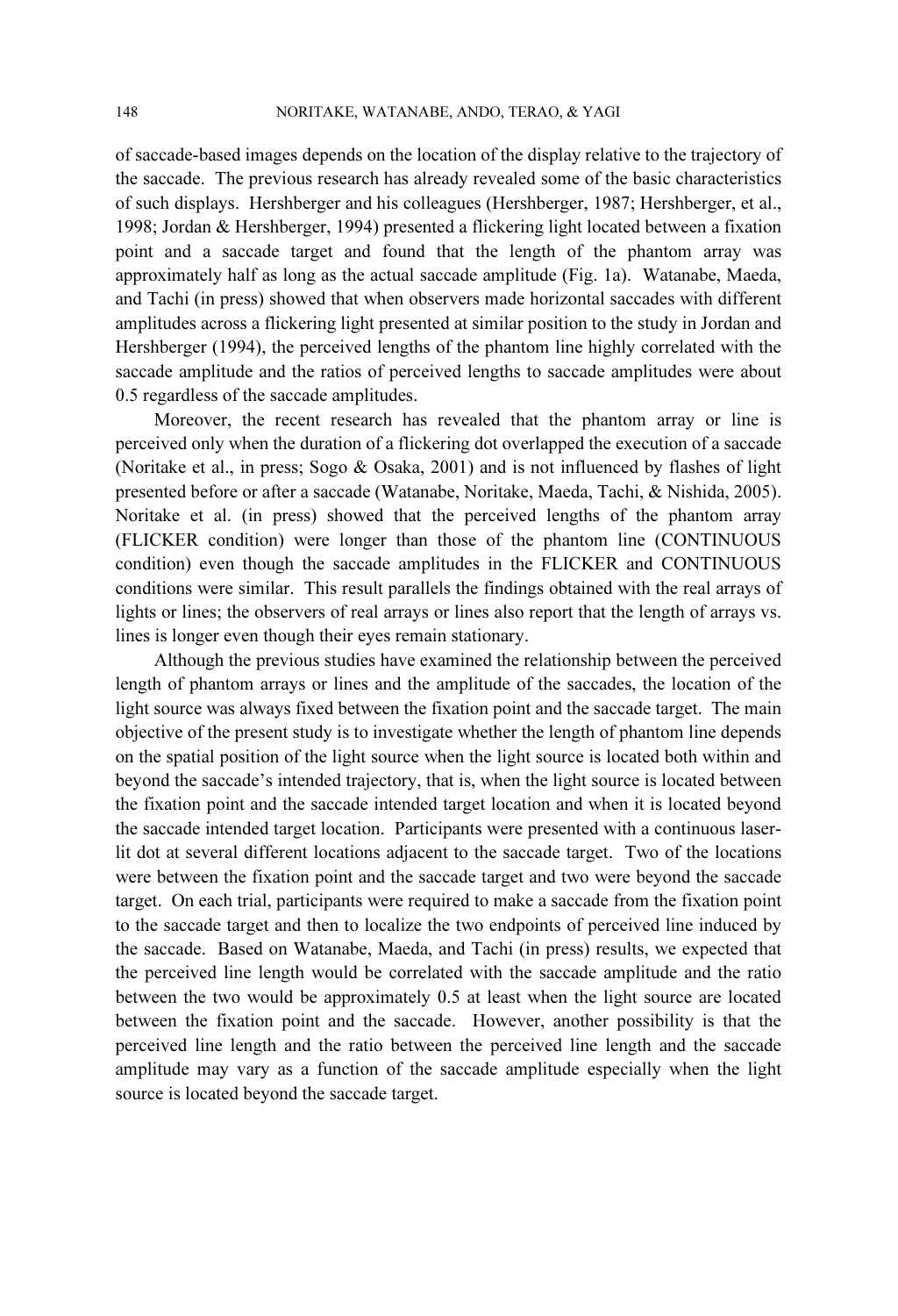### SACCADE-INDUCED IMAGES 149



Fig. 2. a) Spatial alignment of the FIX, TAR, and SPs, b) Time chart of the FIX, TAR, SPs, and eye positions.

#### **METHOD**

#### Participants:

Three males (A.N., J.W., and H.A.) and one female (K.Y.) participated in the experiment. They had normal or corrected-to-normal visual acuity with binocular vision. Two of the participants are authors of this study and the others were naïve to the objectives of the experiment.

# Apparatus:

The experiment was performed in a dim room with ambient lighting. The participants were seated with their heads stabilized on a chin rest. Fig. 2a contains a schematic representation of the spatial assignment for the fixation point (FIX), the saccade target (TAR), and the possible stimulus locations (SPs). Two green LEDs (0.5 degrees in diameter, 8.3  $\text{cd/m}^2$ ) placed at eye level were positioned at 4 degrees to the left and to the right of the participants' median lines for the FIX (–4 degrees) and for the TAR (+4 degrees), respectively. A red laser pointer (diameter: 0.5 degrees, 2.2 cd/m<sup>2</sup>, laser: class II) was projected at one of four possible visual-stimulus locations (SPs),  $-2$  degrees (SP1),  $+2$  degrees (SP2),  $+6$  degrees (SP3), and  $+10$ degrees (SP4) along the horizontal axis. A micro IC (PIC16F877 Microchip Inc.) controlled the presentation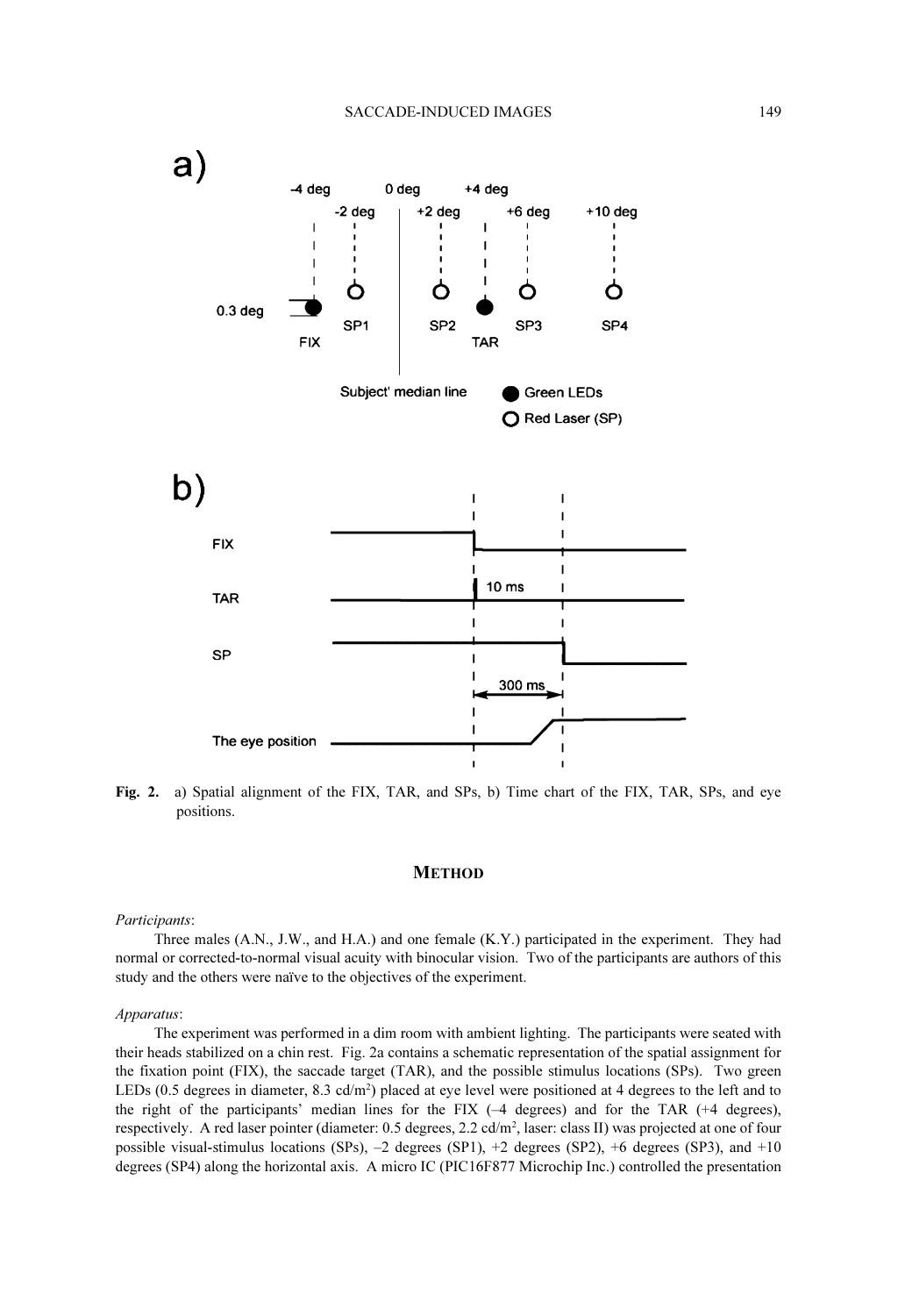### 150 NORITAKE, WATANABE, ANDO, TERAO, & YAGI

time of the FIX, the TAR LEDs, and the locations of the laser projections.

A screen of the FIX, TAR, and SPs was 113 cm far from the participant's eyes. The participants held two red laser pointers (diameter: 0.1 deg, laser: class II) in each hand for the localization of the perceived points. Since no limitations on motion were established, the participants could freely handle the laser pointers. A digital camera placed under the chinrest was used to obtain images showing the locations at which the participants pointed to both endpoints of the perceived images using the laser pointers.

A computer recorded the presentation time of the FIX, TAR, and SPs with a digital I/O board equipped with an accuracy of 1 microsecond. The eye movements of each participant's left eye were recorded by a VideoEyeTrackerToolbox (Cambridge Research System) with a resolution of 0.5–0.25 degrees. The data were sampled at a rate of 50 Hz. These eye-position data were used to calculate the time of the SPs offset from the saccade offset and check drifts before and after saccades.

#### Procedure:

Each block of the experiment began with a calibration procedure in which the participants sequentially fixated upon one of three locations: –6, 0, and +6 degrees. We calculated the eye positions in degrees based on the calibration data. The time charts of the experiment are shown in Fig. 2b. At the beginning of each trial, one SP and the FIX were simultaneously turned on. The participants were asked to fixate on the FIX. After a random duration (0.5 to 1 s), the FIX was turned off and the TAR (saccade target) was turned on for 10 ms immediately after the disappearance of the FIX. The participants made a horizontal 8-degree saccade to the TAR. The presented SP disappeared 300 ms after the TAR offset. When the participants perceived the phantom line, they were asked to simultaneously localize both perceived endpoints of the phantom line using the hand-held laser pointers. When they perceived a single dot instead of the phantom line, they were asked to localize it by using one of the laser pointers. The participants were also asked to localize points as soon as possible to avoid potential memory distortion of the perceived location (Sheth & Shimojo, 2001). Immediately after the localized points became stable, photographs were taken to obtain images of the localized points. The inter-trial interval (ITI) was at least more than 1 s. In the experiment, each block consisted of 20 trials, and each participant ran at least 12 blocks.

We excluded trials in which the participants did not make normal saccades based on the following criteria: 1) when the saccade amplitudes were less than 5.0 degrees; 2) when the saccade latencies were less than 120 ms; 3) when there were some eye movements, including corrective saccades or blinks; and 4) when the saccade latencies were more than 260 ms. The reason for the last criterion was to exclude trials in which the presentation of the stimulus finished before the saccade terminated. The ratios of trials in which participants did not perceive the phantom line to those in which they perceived it in normal saccades trials were calculated. The mean values across participants in perceived lengths, saccade amplitudes, and ratios of perceived lengths to saccade amplitudes.

## RESULTS AND DISCUSSION

Table 1 shows proportion of trials for which the participants perceived the phantom line out of all trials with normal saccades for each stimulus location and for each participant. On average, the participants perceived the phantom line on 90.9 % of all trials with normal saccades and there were no significant differences between the proportions across the stimuli positions (ANOVA,  $F(3, 9)=2.86$ ,  $p=.097$ ).

Fig. 3a shows the perceived lengths of the phantom lines for each stimulus location averaged across all participants as well as for each participant. The perceived lengths of the phantom line were similar across all stimulus locations (ANOVA,  $F(3, 9) = .83$ ,  $p = .51$ ). In contrast, Fig. 3b shows that the saccade amplitudes were similar for SP1 and SP2 locations but were larger for SP3 and especially for SP4 location  $(F(3, 9)=11.44, p<0.01)$ . Follow-up, multiple comparison LSD tests revealed that the saccade amplitudes at SP3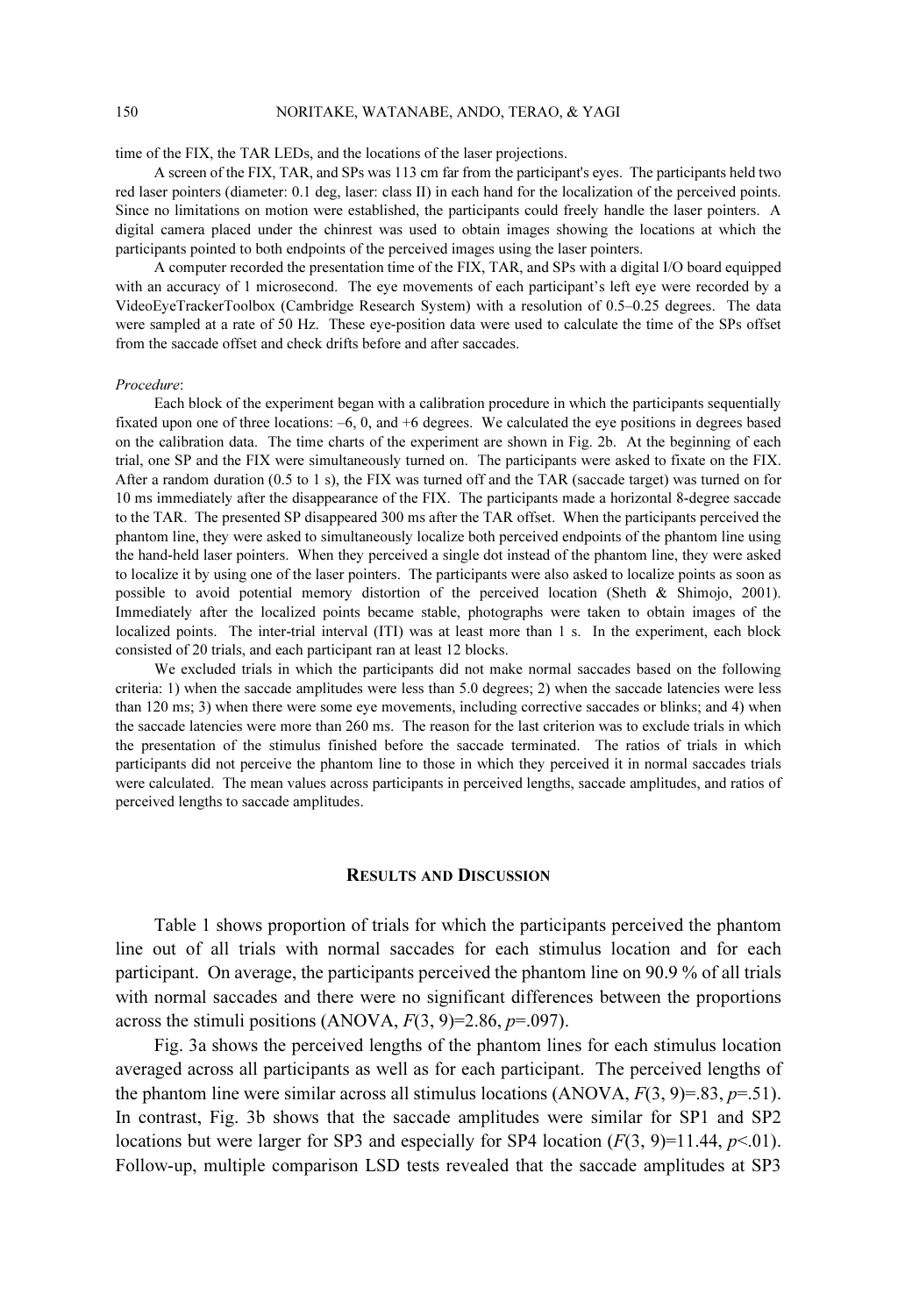| <b>SUBJECT</b> | <b>STIMULUS POSITION</b> |          |                 |          |
|----------------|--------------------------|----------|-----------------|----------|
|                | SP <sub>1</sub>          | SP2      | SP <sub>3</sub> | SP4      |
| A.N.           | 1.00(26)                 | 1.00(36) | 0.95(44)        | 0.87(45) |
| J.W.           | 0.86(7)                  | 0.75(32) | 0.70(46)        | 0.72(46) |
| H.A.           | 1.00(30)                 | 0.96(45) | 0.97(40)        | 0.86(35) |
| K.Y.           | 0.94(33)                 | 1.00(24) | 1.00(31)        | 0.97(34) |

Table 1. Proportions of Trials Reported as the Phantom Line to Those With Normal Saccades

Note: The value in the bracket indicate the numbers of all normal saccade trials at each stimulus position.

and SP4 were significantly larger than those at SP1 and SP2 ( $p$ <.05). These latter results are consistent with the prior research findings showing that the saccades tend to end at the geometrically averaged location of the two competing simultaneously presented targets (e.g., He & Kowler, 1989).

In combination, the above results indicate that the perceived length of the phantom line was independent of the saccade amplitudes. Consequently, the ratios of perceived lengths to saccade amplitudes, shown in Fig. 3c, were similar for SP1 and SP2 locations (0.47 and 0.48) but much smaller for SP3 (0.37) and SP4 (0.33) locations. An ANOVA revealed significant differences in stimulus locations  $(F(3, 9)=9.88, p<0.01)$ , and follow-up multiple comparisons LSD tests revealed a significant difference between SP1 and SP2 vs. SP3 and SP4 ( $p$ <.05). Our results are consistent with Hershberger (1987) finding that the ratio of the perceived length and saccade amplitude is approximately 0.5 when stimuli are presented between the fixation point and the saccades' intended end. However, our results for SP3 and SP4 locations suggest that the ratio of the perceived length and the saccade amplitude is not fixed but varies depending on particular conditions. Specifically, as shown by our data, the ratio decreased substantially for SP3 and SP4 locations, that is, when the stimuli were located beyond the saccades' intended end.

Fig. 4 shows mean locations of the phantom-line endpoints (black lines), mean locations of the saccades' onsets (open right-pointing triangles) and offsets (open leftpointing triangles), and locations of the four stimuli (filled circles) for each of the four stimuli conditions. The data in Fig. 4 show that the phantom lines were perceived even when the stimuli were located beyond the saccades' offsets and that the length of the phantom lines did not decrease even under these conditions.

### **CONCLUSION**

Our results indicate that the perceived length of the phantom lines was similar and independent of the saccades' amplitudes. Moreover, our results show that the phantom lines are perceived even when the stimuli are located beyond the saccades' offsets and that the perceived length is not decreased even under these conditions. We are presently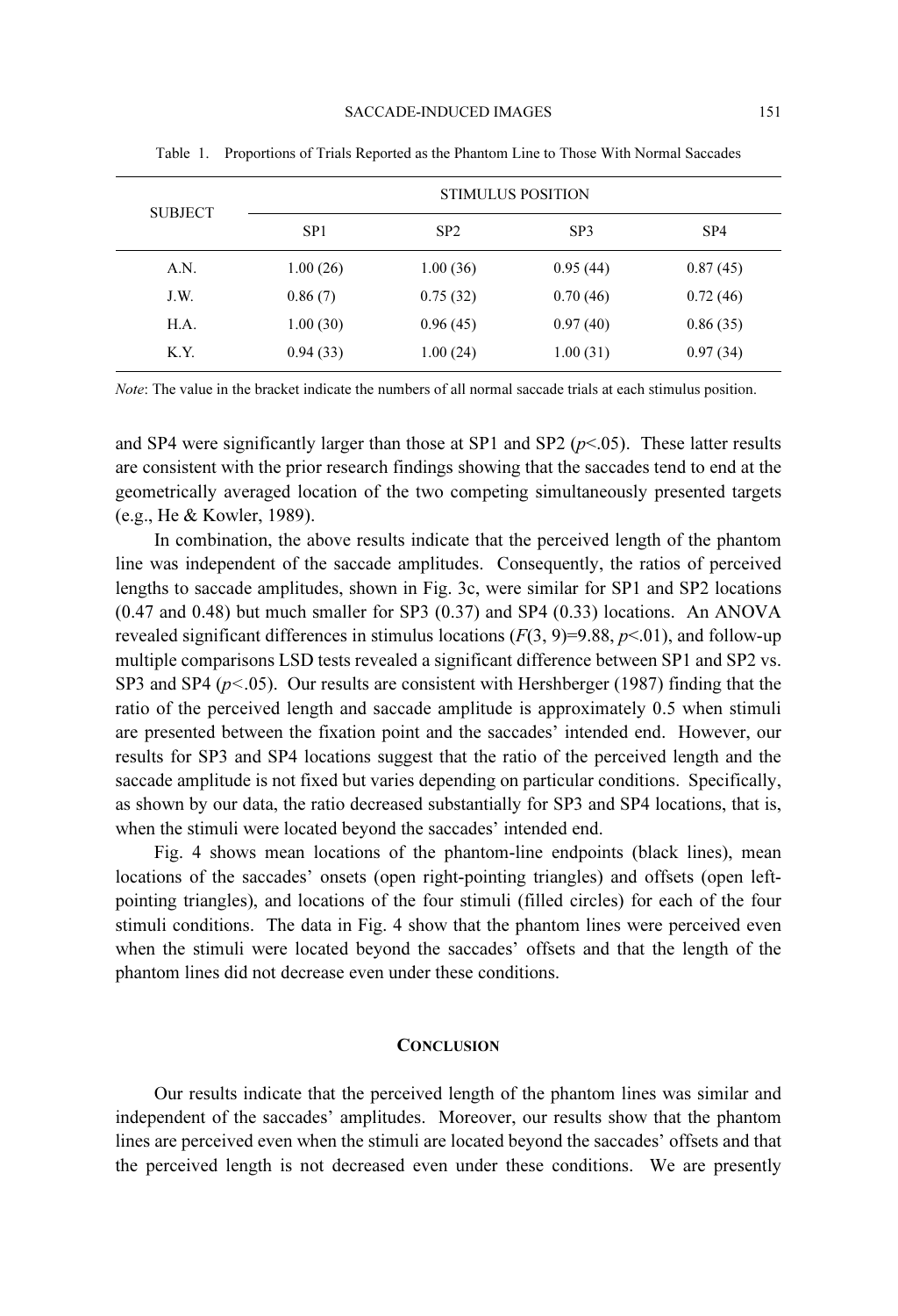

Fig. 3. Each point indicates a) the perceived length, b) the saccade amplitudes, c) the ratio of perceived length to saccade amplitude in each stimulus position for each participant (dashed line). The thick solid line indicates the grand mean values across four participants.